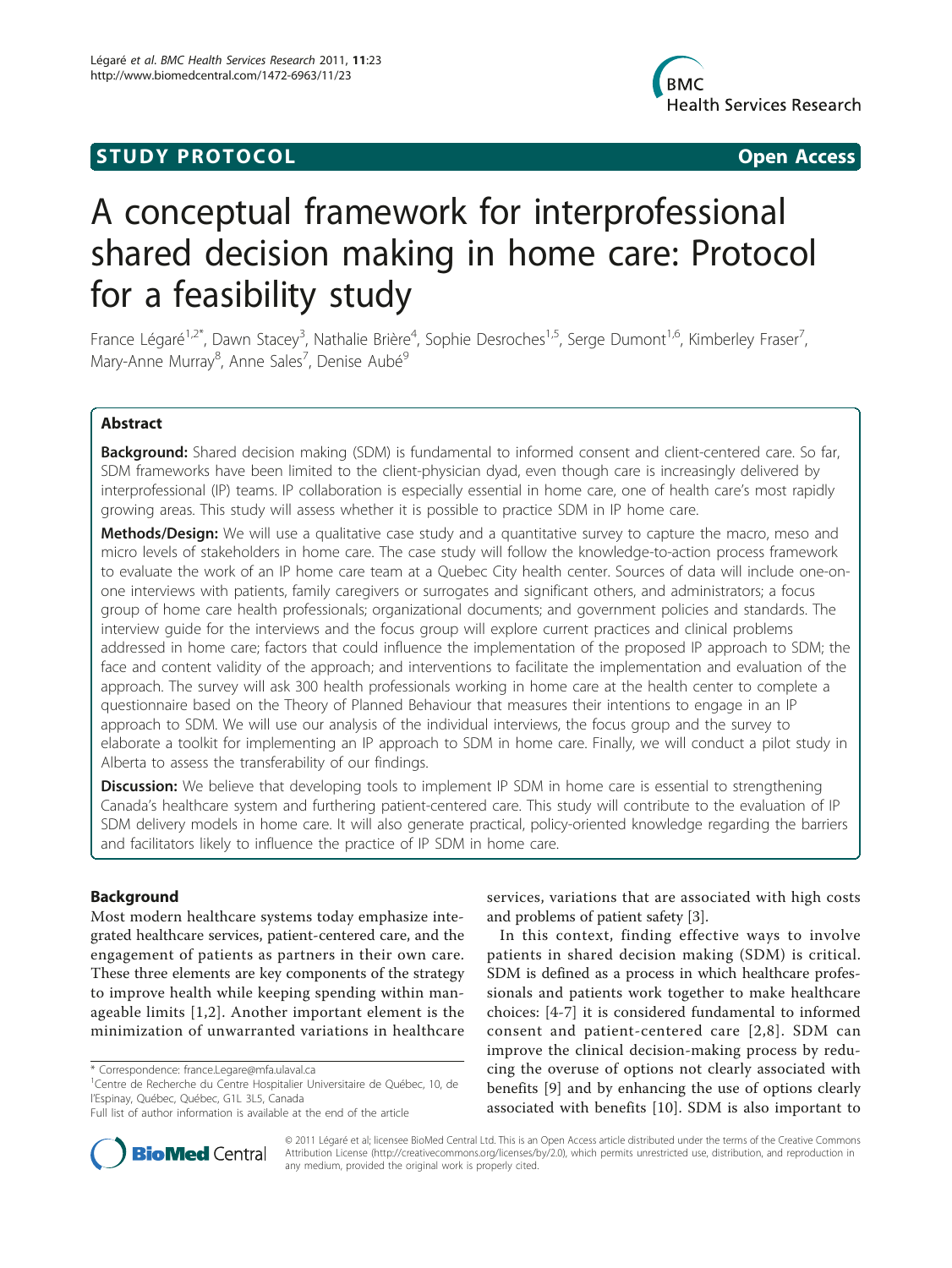patient satisfaction. A significant proportion of patients today prefer an active role in decisions concerning their health, especially when they understand expectations in this regard [[11](#page-6-0)]. Patients' participation in healthcare decision making is linked to favourable patient outcomes [\[12](#page-6-0)] and a population-based survey has indicated that 90% to 97% of respondents do not want their physician to make decisions without their input [[13\]](#page-6-0). The evidence also suggests that patients who declare their preference for low involvement in decisions are strongly influenced by self-efficacy: this suggests that given the proper knowledge and skills, patients could demand even more involvement [[14](#page-6-0)]. However, only 42% to 62% of respondents to a survey of the general population said that their physician usually involved them in treatment decisions [\[15](#page-6-0)].

Many attempts to promote SDM in clinical practice have failed. A systematic review of surveys of healthcare professionals from 18 countries suggests that respondents perceive the three greatest barriers to implementing SDM in clinical practice as time constraints, the lack of applicability of SDM due to the patient's characteristics, and the clinical situation [[16\]](#page-6-0). As interesting as these findings may be, their relevance is less obvious when we consider that of the 3231 healthcare professionals surveyed, 89% were physicians–this, even though care is increasingly planned and delivered by interprofessional (IP) teams [[17-20\]](#page-6-0). The disproportionate percentage of physician respondents can be attributed to the fact that SDM models have been limited to the patient-physician dyad, even though patients make most decisions with more than one healthcare professional. It thus becomes evident that SDM models need to be reworked so as to acknowledge the involvement of multiple players. Taking this conclusion further, it becomes obvious that with Canadian healthcare policy committed to delivering patient-centered care, it is imperative that Canada foster patients' engagement in SDM with a variety of healthcare professionals, not just physicians [\[2](#page-5-0),[21](#page-6-0)].

There are several advantages to engaging IP teams in SDM. Interdisciplinary teams would contribute different knowledge and skills to the decision-making process, thus producing more feasible and sustainable decisions. From the patient's standpoint, an IP approach to SDM should make it even more possible for him/her to take part in decision-making, have his/her decisional needs met, and produce agreement about a healthcare treatment or option [[22](#page-6-0)]. Interventions to promote an IP approach to SDM could thus improve the quality of decision support provided in the healthcare system in an integrated manner that reflects patient-centered care and improves health, while bridging the gap between professionals from various health disciplines and patients and their families, thereby reducing the silos within the healthcare system. Such interventions could also improve the decisions made by patients and their healthcare teams by fostering integrated healthcare services and the continuity of care [\[23](#page-6-0)] across health sectors and disciplines, and as a result of the foregoing, they could ameliorate care and better match what patients request to what they receive. Supporting these hypotheses is a Cochrane review of IP educational interventions that identified six studies, [[24](#page-6-0)] of which four had positive outcomes: one on emergency department culture and patient satisfaction, another on collaborative team behaviour and the reduction of clinical error rates for emergency department teams, a third on the management of care delivered to victims of domestic violence, and the last on mental healthcare professionals' competency at delivering care. Another Cochrane review, this one of the effects of practice-based interventions to enhance IP collaboration on professional practices, concluded that practice-based IP collaborative interventions can improve healthcare processes and outcomes [[25\]](#page-6-0).

Our project "Interprofessional approach to shareddecision-making in primary care: Advancing theories, models, methods and measurement," funded by the Canadian Institutes of Health Research, has been underway since 2007 [[22\]](#page-6-0). In the context of that study, we have contributed (i) an inventory of 15 SDM models and 24 measurement tools critically appraised for an IP approach to SDM; (ii) a theoretical analysis of the models identified [[26\]](#page-6-0); and (iii) a new IP SDM model [[27,28\]](#page-6-0). Our IP SDM model has been presented in details in previous publications [\[27](#page-6-0),[28](#page-6-0)]. Briefly, it is comprised of two main axes. The vertical axis represents the SDM process, and the horizontal axis represents individuals involved in the process. Elements at the micro level are embedded within family and IP team systems, both of which are subject to broader environmental influences.

Although our model appears to be valid for use in primary care, it has not been implemented in the context of home care. The present study will therefore assess the feasibility of using our model and its measurement tools to systematically describe the implementation of an IP approach to SDM in home care. We propose to work with a home care agency in Quebec before conducting a pilot study in Alberta to test the transferability of our study's findings to another Canadian province. We selected the area of home care because it requires IP collaboration and is growing faster than any other healthcare sector in Canada. Canada's public sector spending on home care almost doubled from 1994 to 2003, rising to \$3.4 billion over nine years [[29](#page-6-0)]. This rate of growth is almost twice the growth in public spending on healthcare services over this time. Based on data from the 2007 Canadian Community Health Survey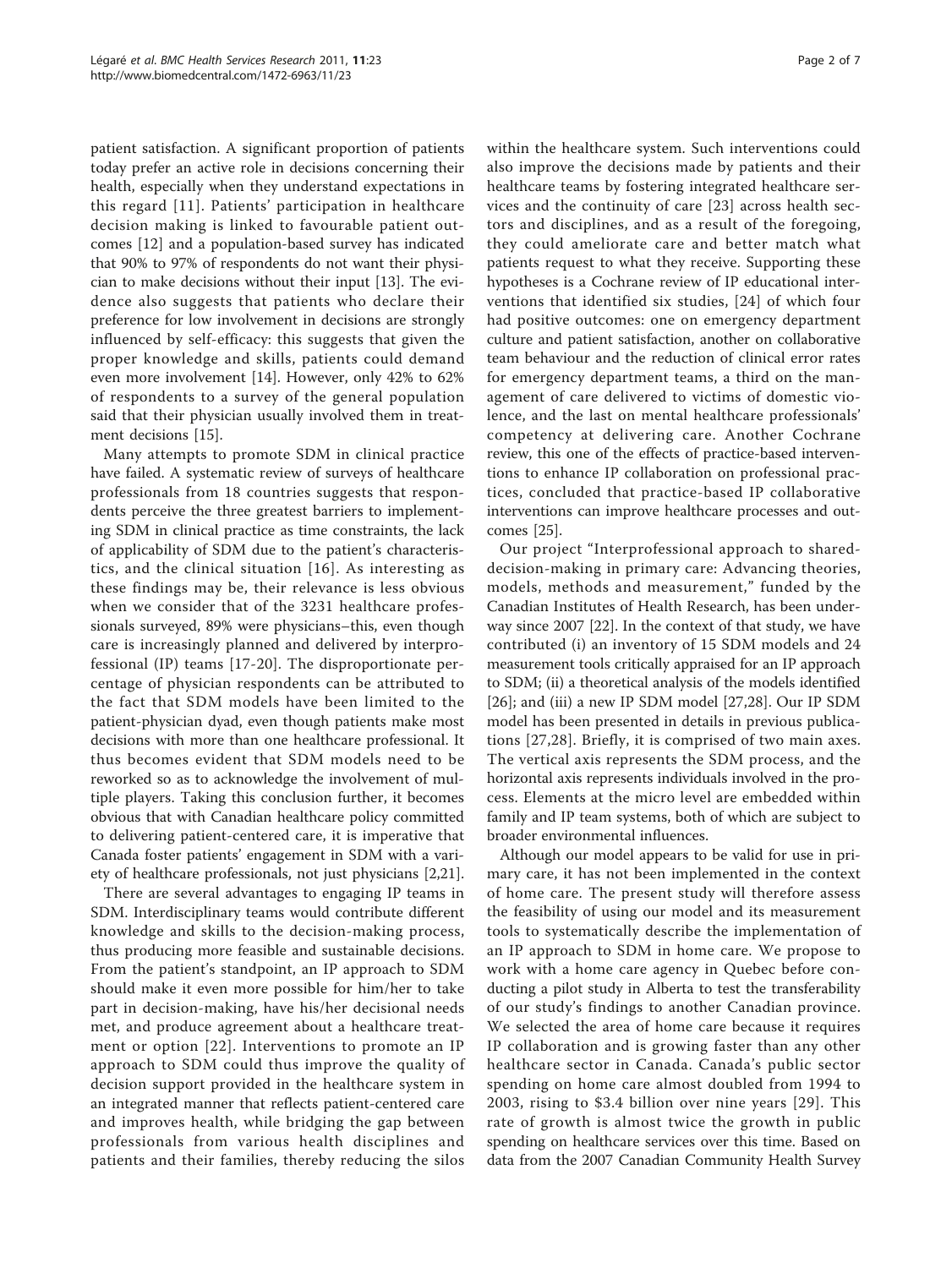(analysis conducted for this article), we found that 4.2% of Quebecers and 3.4% of Albertans received government-paid home care services in 2007. These numbers exceeded 10% among residents 65 and older in both provinces. Even more seniors received private home care, while another 4% of seniors in Quebec and 3.5% in Alberta described themselves as in need of care but unable to obtain it for a variety of reasons. In some provinces, such as Quebec, home care is coordinated through primary care, with integration and continuity of care constituting an important challenge.

A key component of home care services is the IP nature of care. In Canada, the degree to which home care is delivered by an IP team varies by jurisdiction. In both Quebec and Alberta, home care teams are made up of professionals with a variety of backgrounds: nurses, occupational therapists, physiotherapists, social workers, dieticians, and more [[30](#page-6-0)]. In general, the work unit in home care agencies is a geographically based office made up of IP teams. These offices contract private agencies to provide the services deemed necessary. In planning care, consultations among healthcare professionals from different disciplines are not only common but necessary. Case managers and the IP home care team also frequently collaborate with healthcare professionals outside of the home care program, such as the patient's primary care practitioner and specialists. This collaboration is necessary to coordinate and implement the various interventions that patients require. The collaboration takes place by telephone or electronic means or in face-to-face discussions. The case manager is the pivotal professional in these exchanges.

Having explained the importance of SDM and justified our selection of home care as our area of research, our study proposes to assume the following specific objectives:

1. To identify the gap between current practices and the proposed IP approach to SDM in home care with a view to selecting decisions to target for our study and identifying the actors who help patients make decisions

2. To describe actors' perceptions of factors (i.e., barriers and facilitators) that could influence their intention to adopt an IP approach to SDM in home care

3. To develop a toolkit (e.g., a training program, educations tools, a video) to facilitate the implementation of an IP approach to SDM and overcome known barriers to implementation

## Methods/Design

## Study design

We will adopt a mixed methods design consisting of a case study and a survey. The main component will be the case study, which will be guided by the knowledgeto-action framework [[31](#page-6-0)] and will follow one IP home care team at the Centre de Santé et des Services Sociaux de la Vieille-Capitale (CSSS-VC) in Quebec City. The survey will be sent to 300 IP healthcare professionals who work in home care at one of the CSSS-VC's three sites.

## Theoretical background

The knowledge-to-action framework [[31\]](#page-6-0) is an approach that links theory to strategic planning by first creating knowledge and then applying the knowledge through carefully chosen means. This framework will guide participants' application of new care processes, as per our original IP SDM model [\[27](#page-6-0),[28\]](#page-6-0). The central element of our proposed approach is the knowledge creation process. In previous research, we used information synthesis and consensus methods to devise an IP SDM model that proposed a new process by which healthcare teams could achieve SDM [[27](#page-6-0),[28](#page-6-0)]. Now, we are prepared to translate the model into the process of care (i.e., the action cycle). The circular action cycle begins by recognizing the problem. Next, it identifies, reviews, and selects knowledge relevant to the problem. It then adapts this knowledge to the local context. Finally, barriers to knowledge use are assessed and interventions to overcome them are introduced. In subsequent phases, knowledge use is monitored, outcomes are evaluated, and sustained knowledge use is examined.

Accordingly, we will work with knowledge users (patients, family caregivers, administrators, and IP home care teams) (i) to identify decisions for which the patients and the IP teams often experience high personal uncertainty (e.g., whether the patient should move from home care to institutional care); (ii) to assess barriers and facilitators to implementing an IP approach to SDM; (iii) to develop or tailor effective implementation interventions; and (iv) to evaluate respondents' intentions to use our IP SDM model.

## Population and setting

Covering a region of 290,000 inhabitants, the CSSS-VC is a major health services organization in the Quebec City area. Between 2005 and 2008, one of the CSSS-VC's family practice sites was a pilot project for the Health Canada-funded Interprofessional Education for Collaborative Patient-Centred Practice initiative [[32](#page-6-0)]. This initiative created a directorship of IP affairs within the CSSS-VC, which is currently under the leadership of a team member. However, as of the time of writing the grant application, neither the CSSS-VC nor its healthcare teams had articulated goals focusing on SDM.

Home care is one of several programs offered by the CSSS-VC. To be eligible for home care, the health issue and the patient's need must be validated by professional assessment; the patient and his/her caregivers must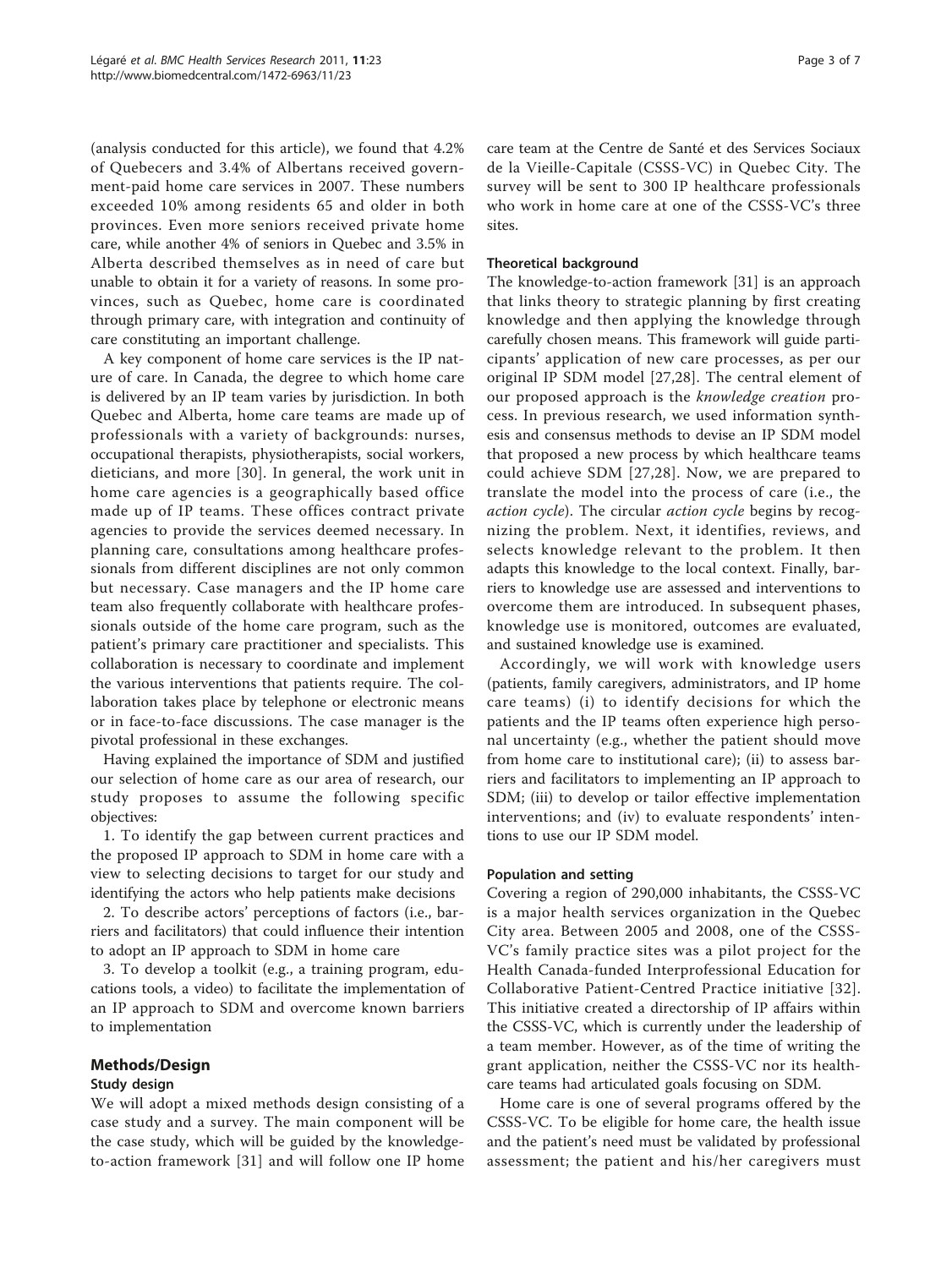agree to participate in the SDM process and receive the services required; the patient must be confined to the home; it must be more efficient to offer services at home than in an outpatient setting; and the home must be safe and adequate to the patient's needs. Patients are not eligible for CSSS-VC-provided home care if they are covered by another program (e.g., car insurance or workers' compensation insurance).

## Sampling strategies

For the case study, we will use a purposive sampling strategy to represent the macro, meso, and micro levels of care: namely, healthcare professionals, decision makers within the organization (CSSS-VC), and decision makers within regional health boards. Participants will be recruited from the following categories: (i) patients receiving home care ( $n = 5-8$ ) and their caregivers ( $n =$ 5-8); (ii) administrators such as managers and policy makers who have varying influence on the home care environment ( $n = 4-6$ ); and (iii) professionals from IP teams who have a significant impact on healthcare decisions (n = 5-8). Eligible healthcare professionals will include physicians, nurses, dieticians, social workers, rehabilitation therapists, respiratory therapists, pharmacists, and psychologists. Eligible patients will consist of adults with family caregivers.

For the survey, we will contact the approximately 300 healthcare professionals who provide home care for patients affiliated with one of the CSSS-VC's three sites. These patients hail from the CSSS-VC's four main groups of home care patients: patients recovering from hospitalisation, older people, end-of-life patients, and patients with mental health problems.

## Data collection tools and procedures

## Phase 1: Identifying the factors that influence IP SDM in home care

For the case study component, we will conduct individual interviews with administrators, patients and family caregivers and will hold a focus group comprised of professionals from the IP team. In both cases, we will use a structured interview guide to appraise four elements:(i) current practice and clinical problems (i.e., decisions for which patients and IP teams feel high personal uncertainty); (ii) factors that may influence the implementation of the proposed IP approach to SDM in home care; (iii) professionals' ability to adopt our proposed IP approach to SDM when providing home care; and (iv) interventions that may help implement the approach in the home care setting.

We will present this new IP SDM approach in three ways: a live presentation, delivery of a brochure of our IP SDM model with a detailed description of its key concepts and relational statements, and a short instructional video [[27](#page-6-0),[28\]](#page-6-0) that depicts an IP SDM approach in home care. The main difference between the interviews with administrators and the focus group with IP team members will be the degree to which we focus on current clinical practices. The project coordinator will conduct the interviews and make field notes at the end of each interview. To ensure consistency, all interviews and focus group will be conducted by the same person. All will be audiotaped and transcribed. At the end of the interviews and the focus group, participants will be asked to answer questions about their sociodemographic characteristics.

For the survey, we will send a questionnaire based on the Theory of Planned Behaviour (TPB) to all healthcare professionals. This information will allow us to measure professionals' intentions to engage in an IP approach to SDM in home care and adapt our framework for the assessment of barriers to the implementation of SDM [[16\]](#page-6-0). The TPB posits that intention is the immediate determinant of changes in behaviour [[33](#page-6-0)]. It suggests that for a behaviour to change, salient beliefs underlying the factors found to be significantly associated with behavioural intention(e.g., attitude, social norms, perceived behavioural control) should be reinforced by a theory-based intervention. The TPB survey will solicit the information necessary to create interventions that increase the uptake of the desired behaviour. Our survey questionnaire will be based on validated questionnaires developed by our research team for similar projects on the implementation of SDM in clinical practice [[16,34,35](#page-6-0)].

In addition to conducting a case study and a survey, we will review documents throughout the study to determine how the context at the meso and macro levels influences an IP approach to SDM at the micro level. For this, we will consult the CSSS-VC's mission statement, its description of its home care program, and other organizational documents such as newsletters, clinical protocols and regulatory documents. We will seek corroboration in exemplars discussed in the individual interviews or the focus group.

## Phase 2: Developing a toolkit adapted to IP SDM in home care

We will refer to our analysis of the data from the interviews, the focus group, and the TPB survey to adapt our IP SDM model to the home care setting. In adapting the model, we will use evidence of effective interventions for implementing SDM in clinical practice [[36](#page-6-0)] and refer to the barriers and facilitators identified in phase 1 to make a toolkit of interventions that enhance SDM and promote changes to clinical practices. The literature suggests that interventions that succeed in engaging patients to participate in health decisions include patient decision aids, educational materials, and professional training [[36\]](#page-6-0).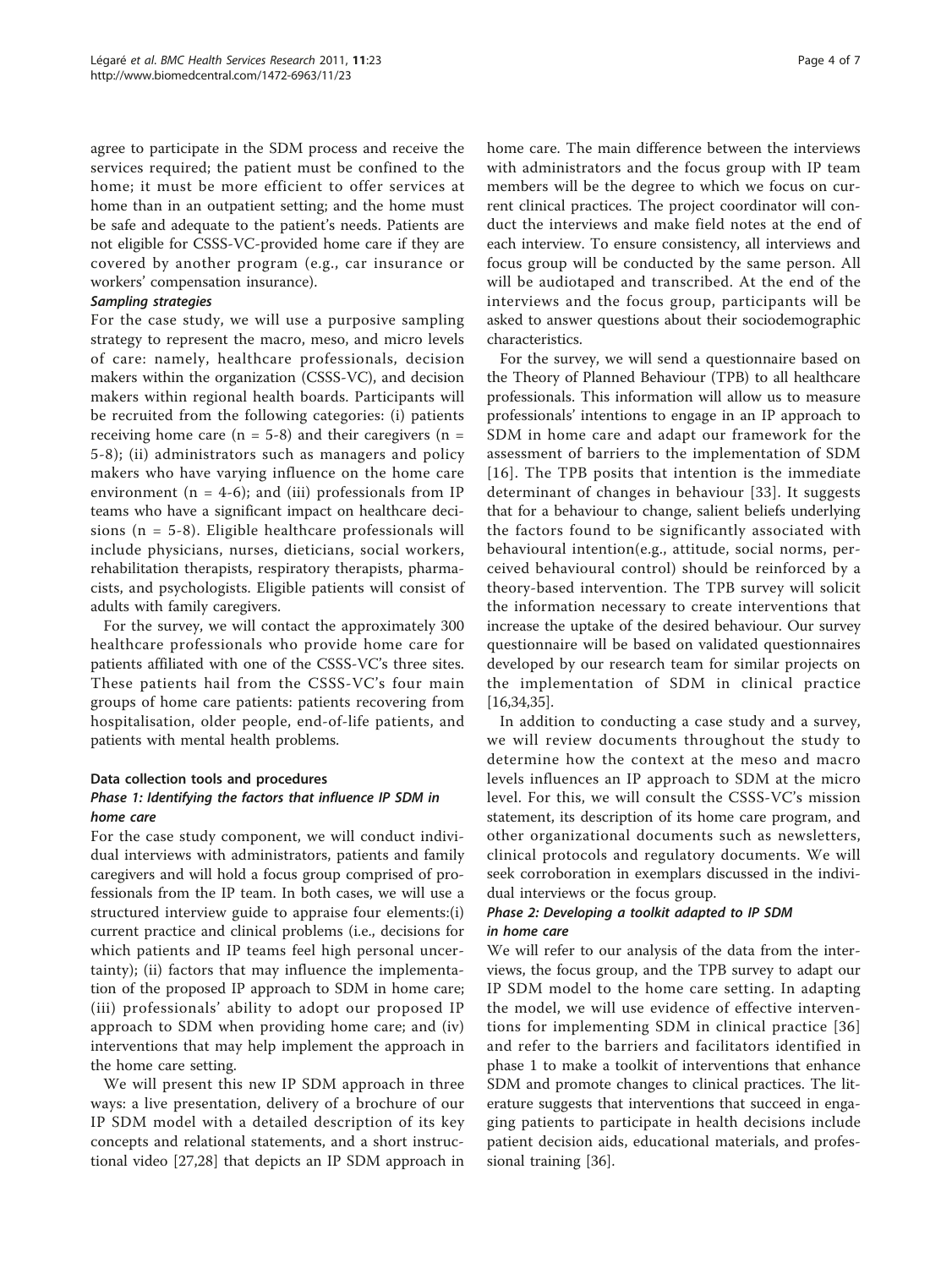#### Phase 3: Appraising the toolkit

After developing the toolkit, we will once again work with the case study participants of phase 1 (administrators, patients, caregivers, and healthcare professionals) to (i) obtain feedback on the revised IP SDM model, (ii) reassess providers' intention to adopt an IP approach to SDM in home care, and (iii) appraise the feasibility and acceptability of the new toolkit of interventions to implement an IP approach to SDM in professionals' practice of home care. We will administer an acceptability and feasibility questionnaire using tools validated with other SDM programs [[37](#page-6-0),[38\]](#page-6-0). This questionnaire will ask users to rate the amount of information supplied with each intervention, the clarity of the information in question, and the overall presentation of the intervention. It will also ask users to identify any factors that could influence implementation of the intervention. Phase 4: Conducting the Alberta Pilot

Our goal in conducting an Alberta pilot is twofold: first, to ensure that the tools are translated from French to English and can thus be used in future studies conducted in English; and second, to lay the groundwork for a future study in which we will replicate the Quebec case study on a larger scale. There are two reasons why we have elected not to conduct the Quebec and Alberta study simultaneously. First, Alberta's healthcare system is undergoing substantial reorganization and we anticipate that it will be some time before we can engage decision makers and clinicians in our study. Second, it will be more effective to test our approaches in one setting and revise the tools and their implementation in light of our experience with that setting, before moving to a second venue.

To prepare for the pilot, we will translate the following tools and instruments into English: our presentation of the new IP SDM home care model for delivery by the lead facilitator, the brochure explaining the model, the video, and the TPB survey. Following translation, these instruments will be sent to the participating home care site in Alberta. The Alberta home care team is an IP team consisting of approximately 20 healthcare professionals working in a semi-rural home care office 30 kilometres south of Edmonton. One member is already working with this team to develop tools and instruments to measure case managers' workloads.

The pilot study will begin by distributing the TPB survey to the full team. Next, participants will be asked to state their understanding of the questions and their answers will be evaluated. Participants will then be assigned to a focus group and asked to listen to the presentation, read the material, and view the video. Each focus group will meet three times over 4 to 6 weeks to explore the tools. To evaluate participants' reactions to the tools, we will use the same instrument as in Quebec.

## Data analysis Case Study

We expect to meet part of our primary research objective with a detailed description of our case study. Two researchers will independently analyze the content of the interview and focus group transcripts to identify evidence related to research objectives 1 and 2. This analysis will involve (i) reading each interview or focus group transcript and its field note in its entirety to obtain a sense of the overall data; (ii) conducting content analysis using the theory-based tree structure with open codes for new themes that we will derive by induction; and(iii) comparing coders' findings [[39](#page-6-0)]. The unit of analysis will be the interview, with comparisons across interviews. We will pay attention to areas of consensus as well as to areas of difference. We will maintain memos of decisions and code manuals to establish an audit trail. NVivo software will facilitate our analysis.

## Survey

In the secondary objective, we will numerically code respondents' intention to engage in an IP approach to SDM, the determinants of their intention, their acceptance of the toolkit interventions, and their sociodemographic data. All data will be entered into an Excel file. We will conduct descriptive analyses of the survey items using Excel software so as to fulfill objectives 2 and 3. We will explore differences in responses to the TPB surveys in phases 1 and 3 regarding respondents' intention to engage in an IP approach to SDM.

In a pilot clustered randomized control trial of a SDM training program, the intention of family physicians to engage in SDM was 0.8 (possible range -3 to +3) at baseline [[40](#page-6-0)]. We assume that the minimal clinically significant difference in the intention of health professionals to engage in an IP approach to SDM between the phases 1 and 3 is 0.2. In order to detect an increase from 0.8 to 1.0 in the intention of health professionals to engage in an IP approach to SDM with 80% power, at a 5% significance level, one would require 126 health professionals in the study. However, it is important to consider that this present study involved health professionals from various disciplines. Mixed methods: integration of qualitative and

## quantitative data

We will use NVivo to triangulate quantitative and qualitative findings from the different sources. To comply with rigorous methodological strategies [\[41](#page-6-0)], the two coprincipal investigators, the co-investigators, and the research assistants associated with the home care setting will review the case study. This will generate feedback regarding the credibility of our model in the home care setting.

#### Organizational documents

Research assistants will perform content analysis of organizational documents under the leadership of a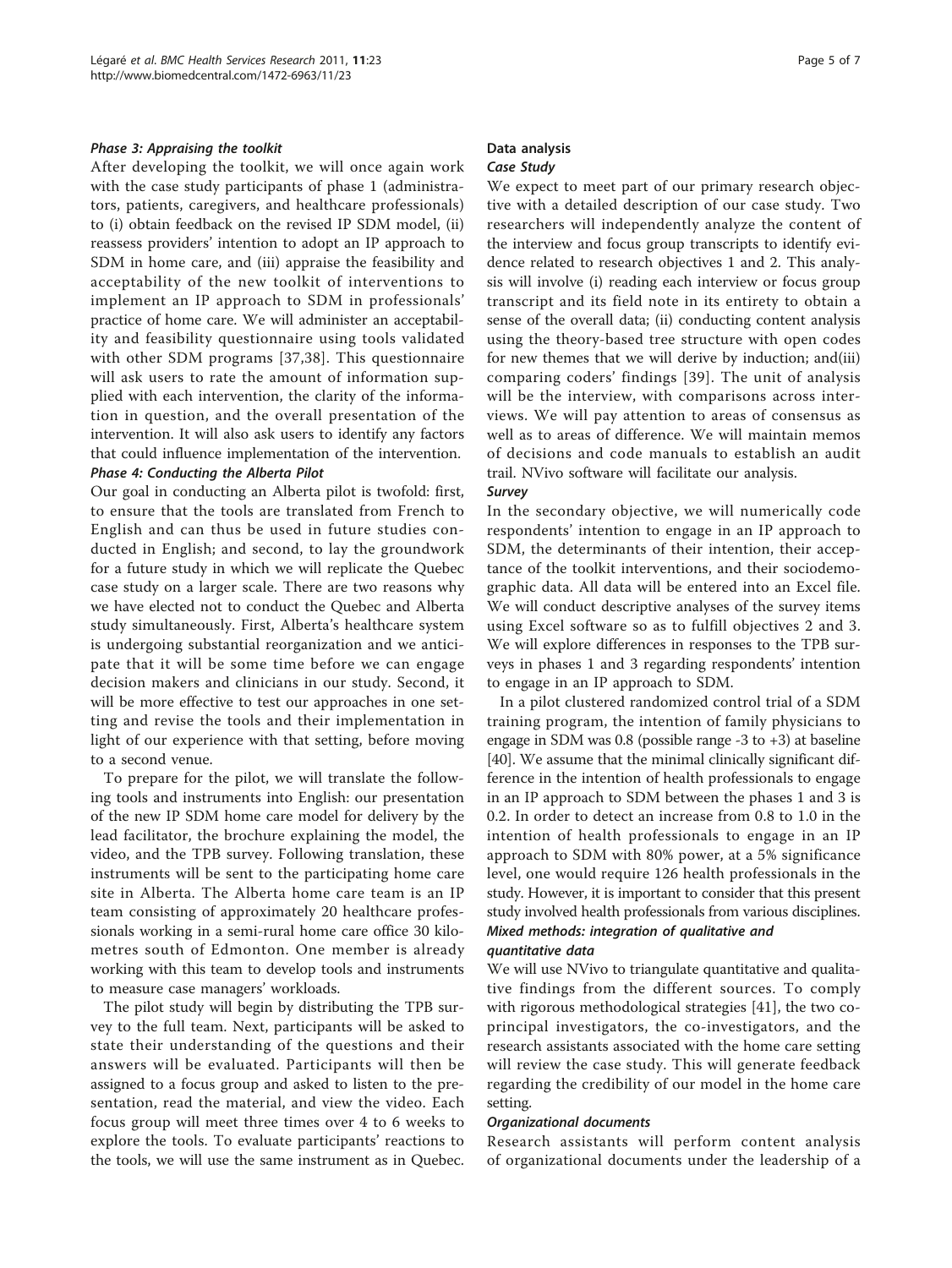<span id="page-5-0"></span>co-principal investigator. The content analysis will use a similar approach to that used to analyze the transcripts. The documents in question are expected to be a particularly important source of information, allowing us to reach our research objectives 1 and 2. We will use the notes and findings from the documents to better understand the organizational context, variations and deficiencies in current practices, and respondents' perceptions of the factors influencing an IP approach to SDM in home care.

## Ethical considerations

This research protocol was reviewed and approved by the CSSS-VC Research Ethics Board. All participants will sign consent forms approved by the CSSS-VC Research Ethics Board.

## **Discussion**

## Expected outcomes

To respect Canadian health policies that emphasize the need for an IP approach to patient-centered care, [[42,43](#page-6-0)] it is necessary to develop tools to implement IP SDM practices in home care settings. Our IP SDM model and the support of well-trained IP healthcare teams can help home care patients become better informed, help them better understand their own health outcomes, and help them make health decisions that respect their values and preferences. This study will generate practical, policy-oriented knowledge of interventions to broaden the implementation of IP SDM in home care.

## Potential limits of the proposed research

One limitation of the proposed study is that we will only present one case. Nonetheless, our experience developing our initial IP SDM model persuades us that it is important that we advance systematically to ensure that we address barriers successfully and adapt the IP SDM model iteratively. Future work will build on the solid evidence obtained from this study and will involve multiple sites, and hence more cases, so as to ascertain the transferability of our approach across settings. The pilot project in Alberta will be an important first step in this process.

#### Knowledge translation plan

This study will deliberately employ an integrated knowledge translation approach. Knowledge users will be integral members of our research team and will provide direct feedback on our new model and interventions, ensuring that these are relevant to the home care setting. The intended users of our results are healthcare teams, educators, and health policy makers interested in implementing patient-centered care

processes such as an IP approach to SDM in clinical practice. We expect that many of our collaborators will use our model in the future. In addition to practicing integrated knowledge translation with our participants, at the end of our grant period, we will disseminate study results at scientific and professional conferences whose themes relate to SDM, IP, and health policy. We will also post our results on the websites of our team members' institutions of affiliation and publish our findings in open-access journals. We will disseminate key findings and the toolkit using Canadian web-based dissemination vehicles that address home care issues.

#### Acknowledgements

This study is funded by the Canadian Institutes for Health Research (Grant # IC095388). Jennifer Petrela edited this article.

#### Author details

<sup>1</sup>Centre de Recherche du Centre Hospitalier Universitaire de Québec, 10, de l'Espinay, Québec, Québec, G1L 3L5, Canada. <sup>2</sup>Département de Médecine Familiale et de médecine, Université Laval, Québec, Canada. <sup>3</sup>Faculty of Health Sciences University of Ottawa, 451 Smyth Road (Room 1480F), Ottawa, Ontario, Canada, K1H 8M5 Ottawa Hospital Research Institute, Ottawa, Ontario, Canada. <sup>4</sup>Centre de santé et de services sociaux de la Vieille-Capitale, 880, rue Père-Marquette, Québec, Québec, G1M 2R9, Canada. 5 Département des sciences des aliments et nutrition, Université Laval, Québec, Canada. <sup>6</sup>École de service social, Université Laval, Québec, G1V 0A6 Canada. <sup>7</sup> Faculty of Nursing, University of Alberta, 6-10L.3, University Terrace Edmonton, Alberta, Canada. <sup>8</sup>Ottawa Health Research Institute, 451, Smyth Road, Ottawa, Ontario, K1N 8M5, Canada. <sup>9</sup>Institut national de santé publique du Québec, 945, avenue Wolfe, 5e étage Québec, Québec, Canada, G1V 5B3. Département de médecine sociale et préventive, Faculté de médecine, Université Laval, Québec, Québec, Canada.

#### Authors' contributions

FL and DS were responsible for drafting the manuscript. All authors revised and accepted the final version of the manuscript.

#### Authors' information

FL is Tier 2 Canada Research Chair in Implementation of Shared Decision Making in Primary Care. FL, DS, SD, AS are members of Knowledge Translation Canada, a CIHR funded national research network. SD is a Fonds de la recherche en santé du Québec Junior 1 scholar. AS was a professor in the Faculty of Nursing at the University of Alberta and held the Canada Research Chair in Interdisciplinary Healthcare Teams (Tier 2) at the time the grant application was prepared and submitted; she is now Deputy Chief, VA Inpatient Evaluation Center, United States Department of Veterans affairs, Ann Arbor, Michigan, US. KF is a professor in the Faculty of Nursing at the University of Alberta.

#### Competing interests

The authors declare that they have no competing interests.

Received: 3 December 2010 Accepted: 31 January 2011 Published: 31 January 2011

#### References

- 1. The Change Foundation in partnership with IBM Business Consulting: Consumers and Canadian Health Care Trending Analysis 2004. 2005, 23.
- Dagone T: For patient's sake: Patient First review commissioner's report to the Saskatchewan Minister of Health. Regina; 2009.
- 3. Wennberg JE: [Practice variation: implications for our health care system.](http://www.ncbi.nlm.nih.gov/pubmed/15493217?dopt=Abstract) Manag Care 2004, 13(9 Suppl):3-7.
- 4. Towle A, Godolphin W: [Framework for teaching and learning informed](http://www.ncbi.nlm.nih.gov/pubmed/10488010?dopt=Abstract) [shared decision making.](http://www.ncbi.nlm.nih.gov/pubmed/10488010?dopt=Abstract) BMJ 1999, 319(7212):766-771.